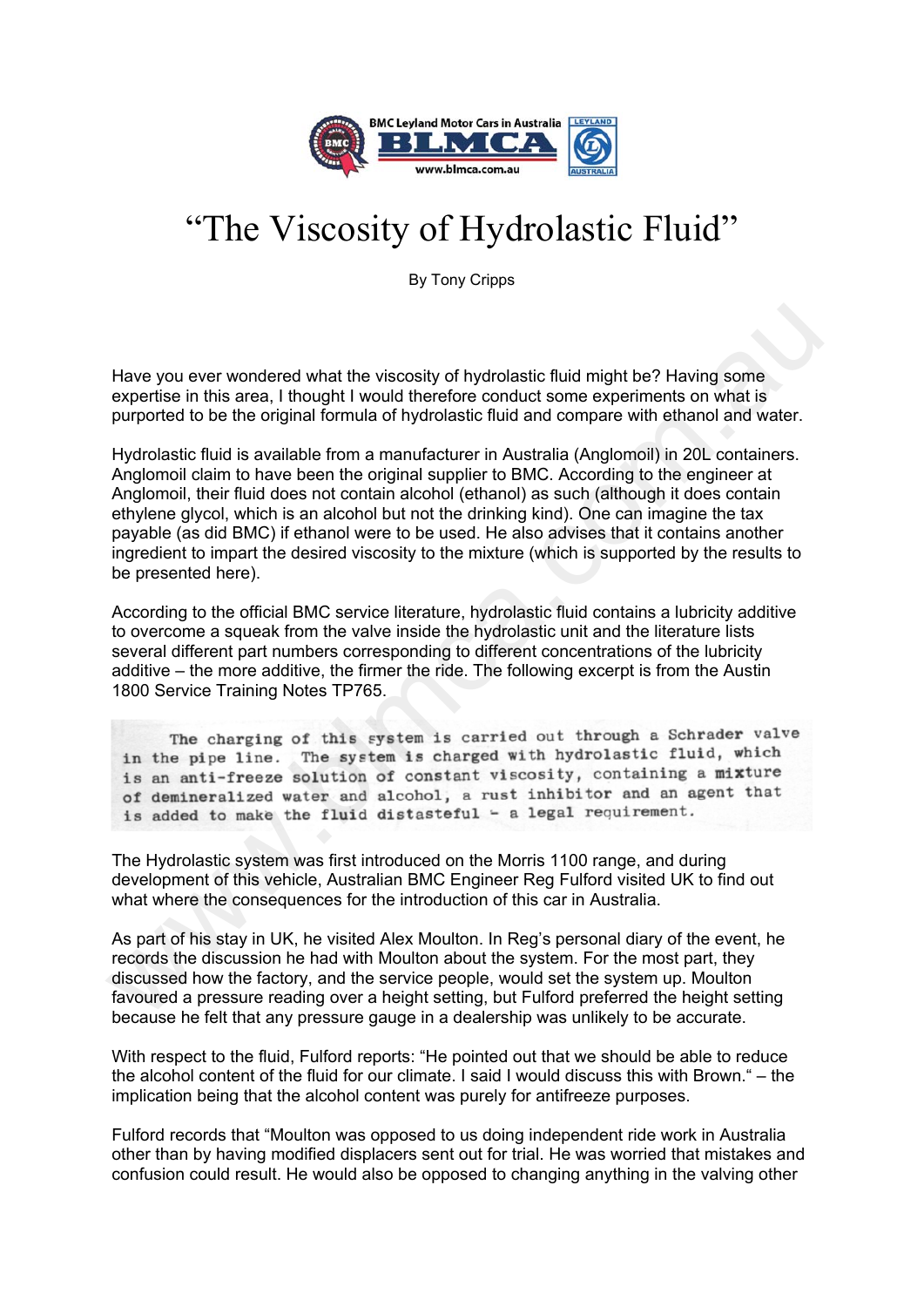than the bleed due to the amount of work that had gone into achieving the present valve design and the complications of changing it. Alec Moulton is a great salesman for his suspension, but also candidly admitted most of its shortcomings".

For the purposes of this article, three fluids were tested in an instrument designed to measure absolute values of viscosity and elasticity, or shear modulus. To understand the significance of the readings, it is necessary to know a little but about these physical properties.

In solid mechanics, we are mainly interested in the elastic modulus of material, as well as other properties such as yield strength hardness and fracture toughness strength, and hardness. In fluid mechanics, it is the viscosity, or "resistance to flow" that is of most interest. However, many materials are placed somewhere in between being solid and liquid and are often referred to as being "visco-elastic".

A good example of a purely viscous material is water. When you pour out some water, it flows and takes the shape of its container. Compare this with something like Vegemite or cottage cheese. This material also flows (if you deform it with your butter knife), but it has "body" to it. It will sit there, an elastic quivering mass, unless it is deformed.

It is the Shear Modulus G that quantifies the elastic component of the material response and the Viscosity n that quantifies the viscous response. Water theoretically has G = 0 and a viscosity *n* = 1 mPas at room temperature. These properties often change with temperature, and also the rate of deformation. For example, manufacturers of paint arrange things so that paint is easy to brush (low viscosity when the shear rate is high) but has a high viscosity when it is left alone (so that it doesn't sag and cause runs). Now to our hydrolastic fluid.

The graphs here show the viscosity *n* and shear modulus G on the vertical axis against frequency of deformation on the horizontal axis. Note that hydrolastic fluid has a higher viscosity than water, which in turn has a higher viscosity than ethanol. For the shear modulus, hydrolastic fluid



behaves very much like the other fluids which are all close to zero.

There was not time to conduct these tests at different temperatures, but the results do show that the shear rate (Hz) does not influence the properties very significantly and so the characteristics of our suspension are likely to be the same over bumpy roads and smooth roads.